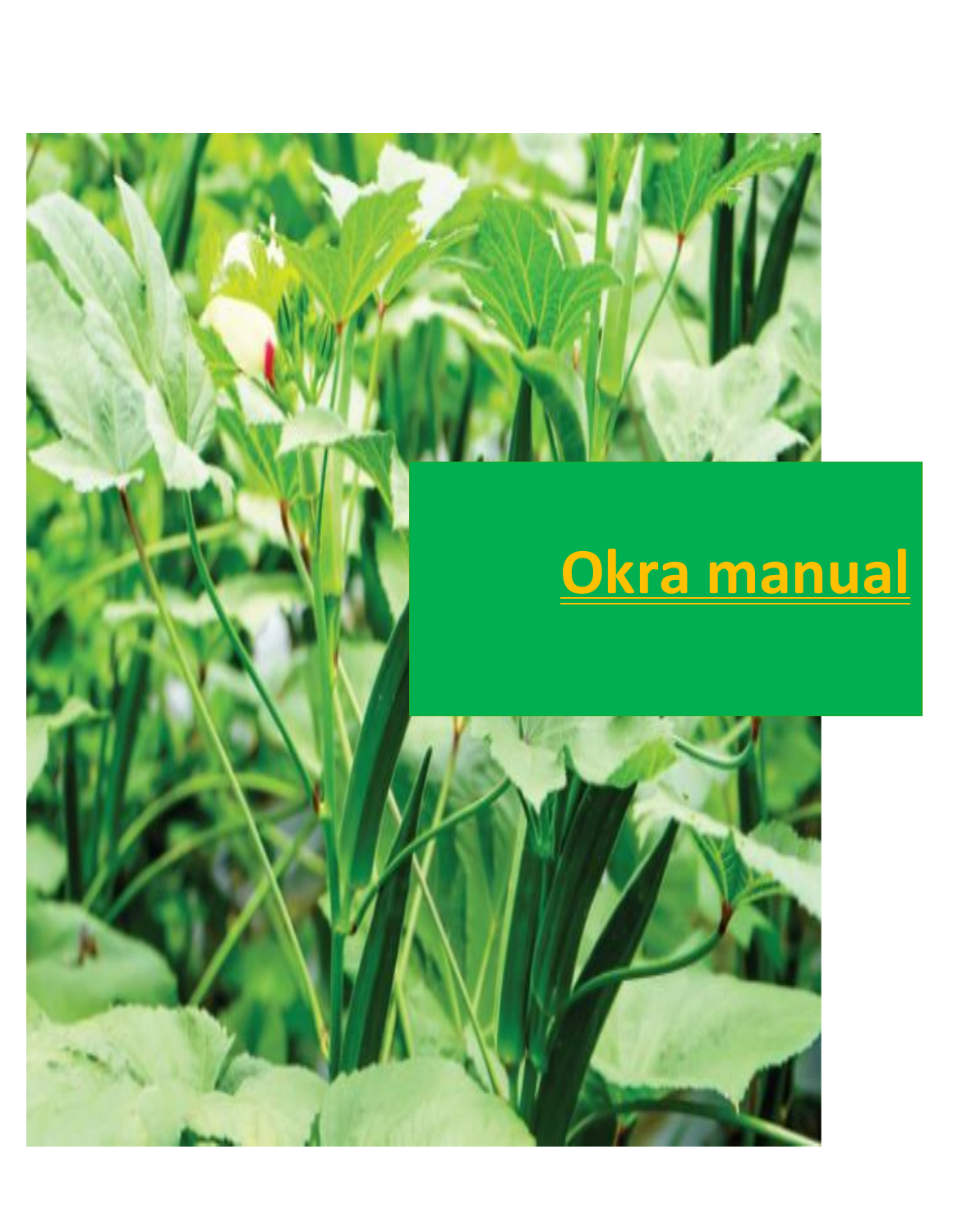

#### **Disclaimer:**

*This document is to present the topic and give a general thought and data on the said matter. Albeit, the material mentioned for this archive depends on information/data assembled from different solid sources; in any case, it is based upon specific suppositions, which may contrast from one case to another. Due care and constancy has been taken to aggregate this record, the contained data may differ because of any adjustment of any of the concerned factors, and the real outcomes may vary generously from the introduced data.*

*You should assume that everything you see or read in this document is protected by copyright unless otherwise stated and may only be used according to these Terms and Conditions. Images and text are either the property of, or used with permission by, SAWiE. The use of these images or text by anyone, is prohibited unless specifically permitted by these Terms and Conditions.*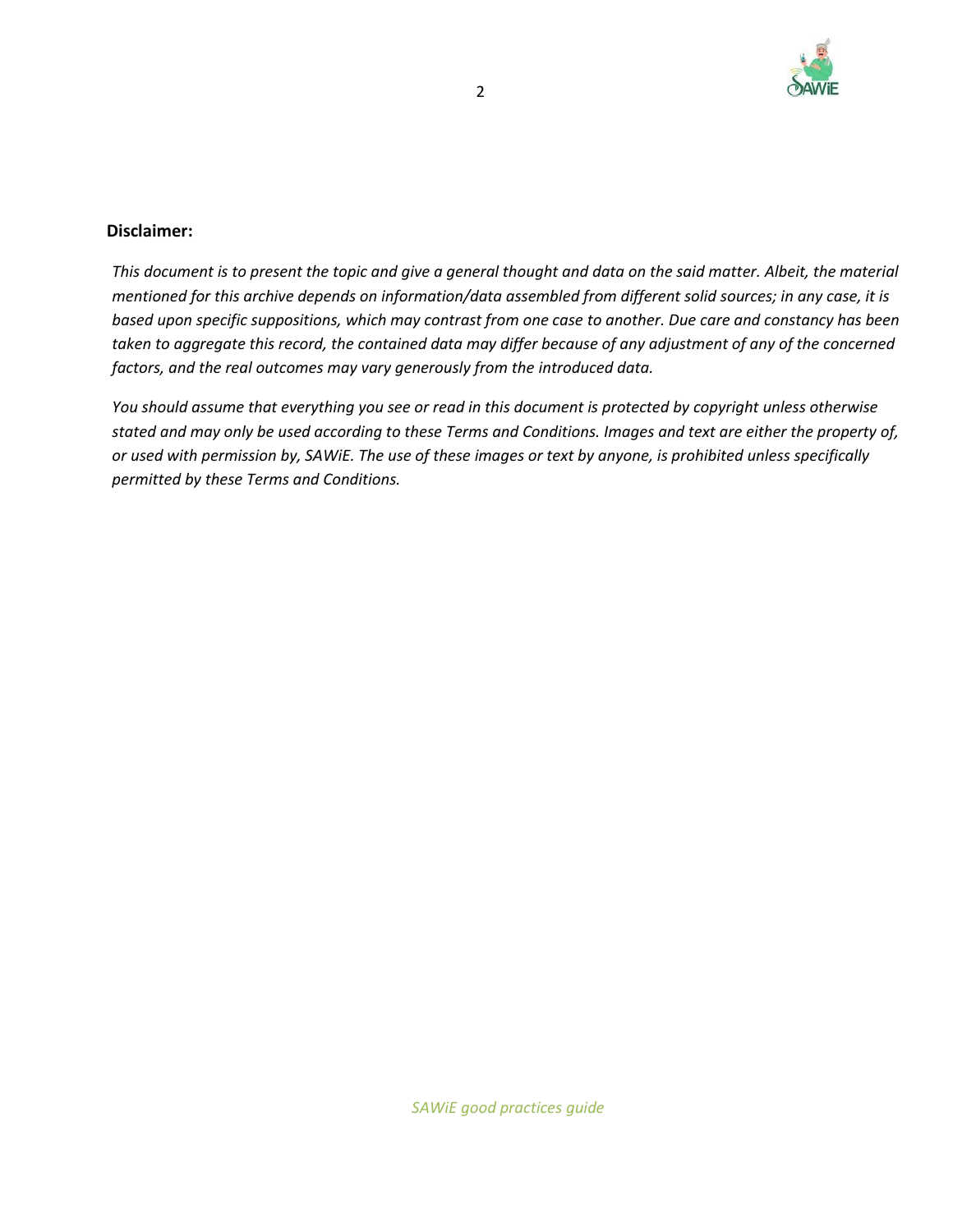

## **THANK YOU!**

This is to formally thank to all those who are contributing their services, dedication, and assistance to SAWIE, and we are extremely grateful to all of you for this kind gesture. What we're doing couldn't have been possible without your guidance, intelligence, and enlightenment. We're eagerly looking forward to making this relationship stronger and stronger with every passing day, and your presence in this organization means the world to us.

SAWIE wishes you all the possible luck in every aspect of your life.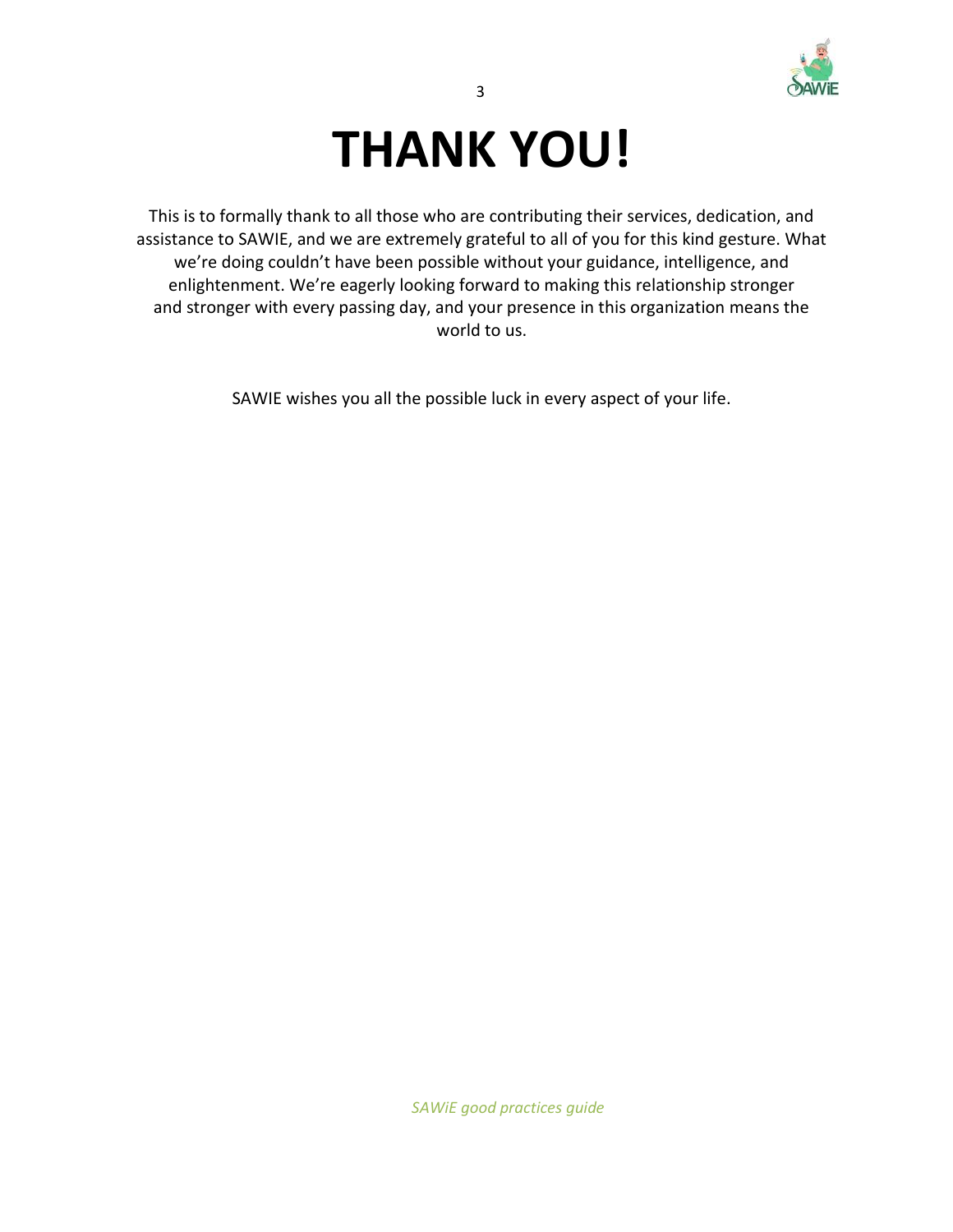

### Table of Contents

| Introduction                 | 6  |
|------------------------------|----|
|                              |    |
| Varieties of okra            | 7  |
| climate and soil             | 7  |
| Seed rate and sowing time:   | 7  |
| Preparation of land          | 7  |
| Method of sowing             | 8  |
| Irrigation                   | 8  |
|                              |    |
| <b>Eradication of weeds:</b> | 8  |
|                              |    |
|                              |    |
| Fertilizer recommendations   | 9  |
| Diseases of okra             | 9  |
| Damping off                  | 9  |
| Okra leaf curl virus         | 10 |
| Root knot nematode           | 10 |
| Fusarium wilt                | 11 |
| yellow vein mosaic disease   | 12 |
| Okra leaf spot               | 12 |
| powdery mildew of okra       | 13 |
| Pests of okra                | 13 |
| Aphid                        | 14 |
| Jassid                       | 14 |
| whitefly                     | 15 |
| Red mites                    | 16 |
| Okra fruit and shoot borer   | 17 |
| Mealy bug                    | 17 |
|                              |    |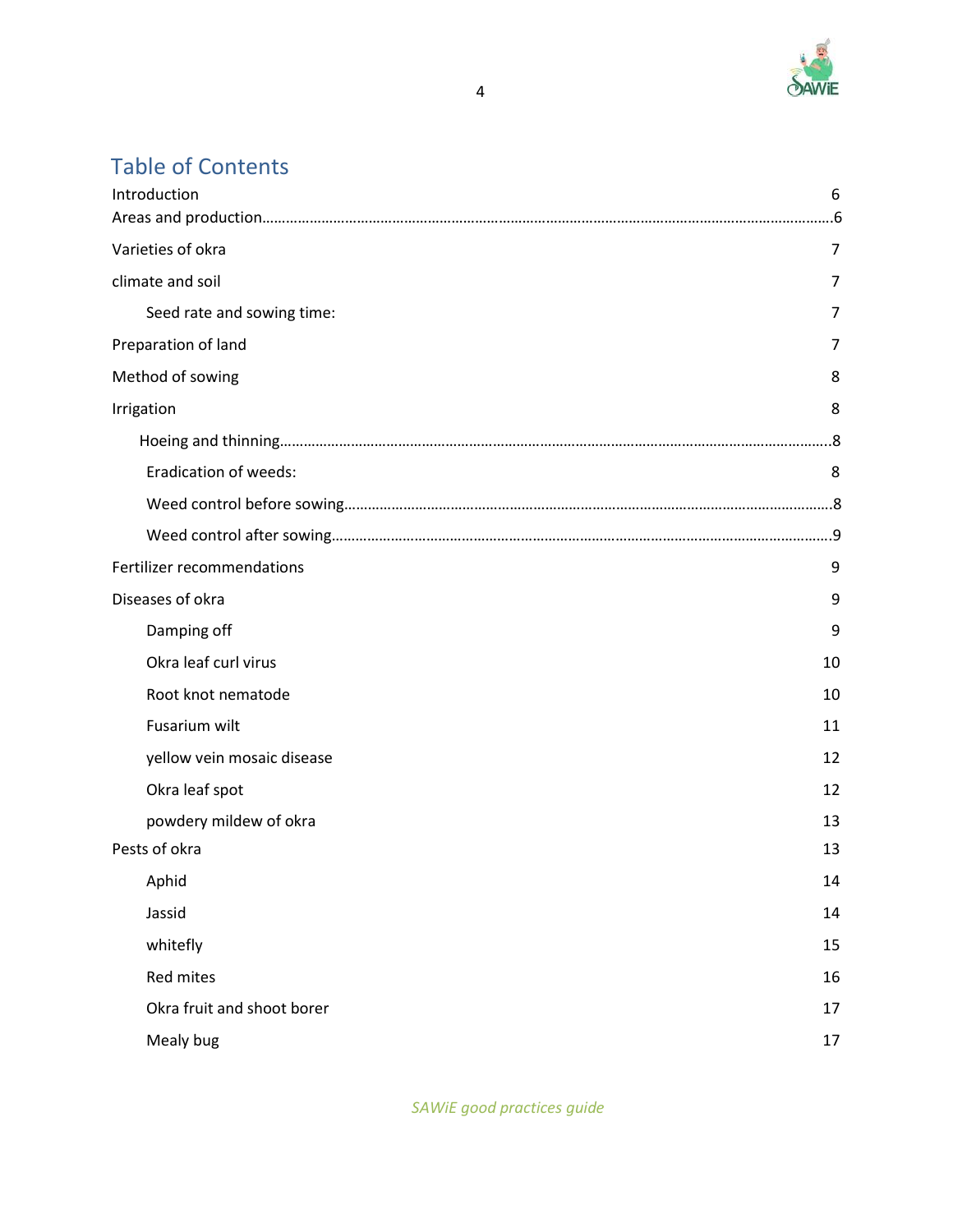

|                   | Harvesting of okra | 18 |
|-------------------|--------------------|----|
|                   | Yield of okra      | 18 |
| 10<br>References. |                    |    |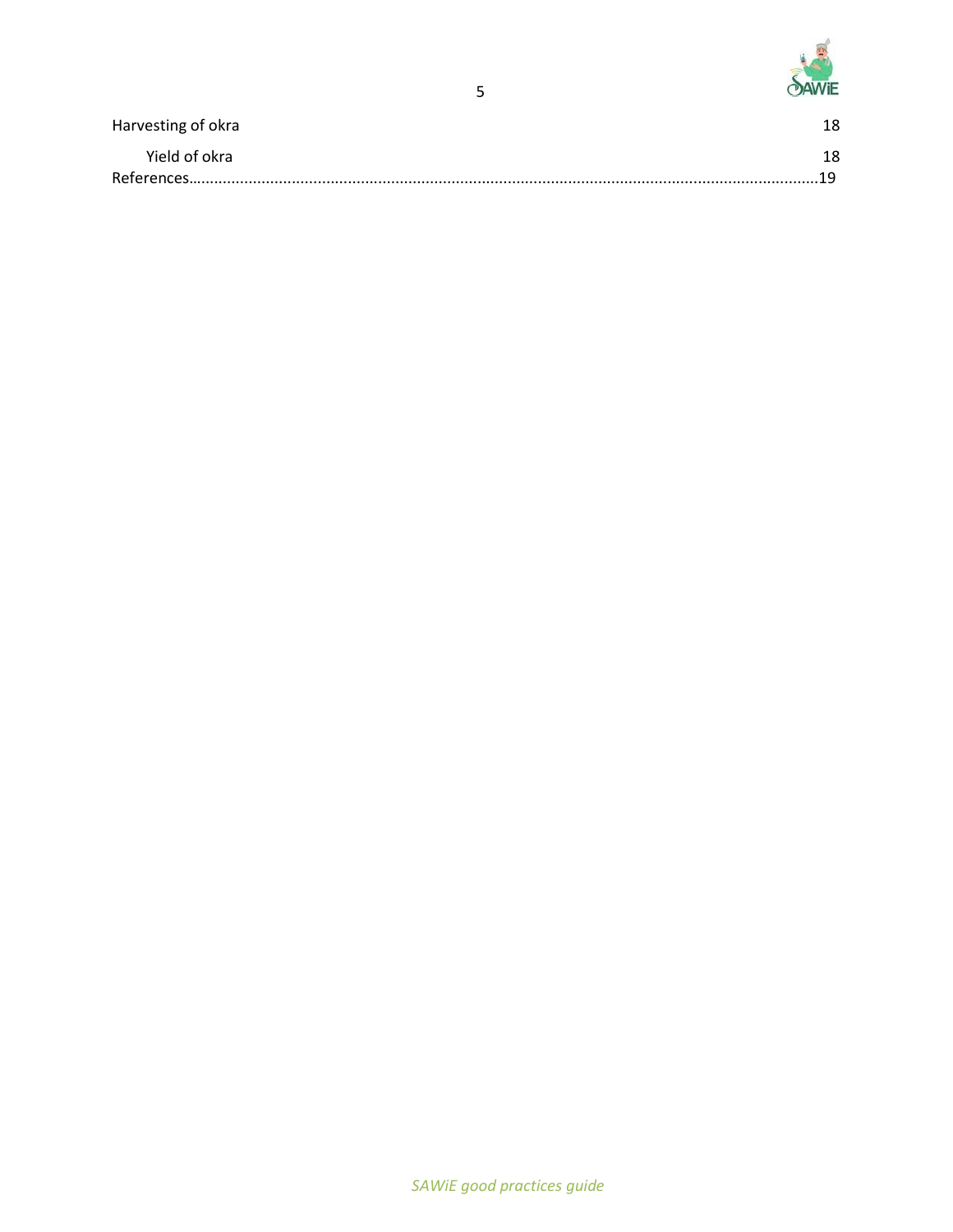

#### <span id="page-5-0"></span>**Introduction**



- Okra (Abelmoschus esculentus L.) also known as ladyfinger belongs to the family Malvaceae
- It is an important summer crop that is used as a vegetable for cooking, frying, or soup purposes
- Important crop of many parts of the world, its origin is tropical Asia and Africa
- Now it is widely grown in many parts of Pakistan
- Pakistan ranked in 5th number in okra cultivation
- It is rich in vitamins (A, B, C), protein, calcium, potassium, iron, iodine, and other mineral materials
- The stem of okra plant rich in crude fiber that is used in the paper industry

#### **Area and production**

- In Pakistan 15529 hectare area is under cultivation with the production of okra is 118986 tons
- Major okra growing cities of Pakistan are Multan, D.G Khan, Rahim yar khan, Faisalabad, Rawalpindi, Gujranwala, Vehari, Okara, and Toba Tek Singh
- The average share of provinces in the area and production of okra is given below:

| Sr.no | <b>Province</b>    | Area (hectare) | <b>Production (tons)</b> |
|-------|--------------------|----------------|--------------------------|
| ı.    | Punjab             | 5909           | 67058                    |
|       | Sindh              | 4915           | 18995                    |
|       | Kpk                | 2083           | 16809                    |
|       | <b>Baluchistan</b> | 2622           | 16124                    |

#### **Share of all provinces in area and production of okra**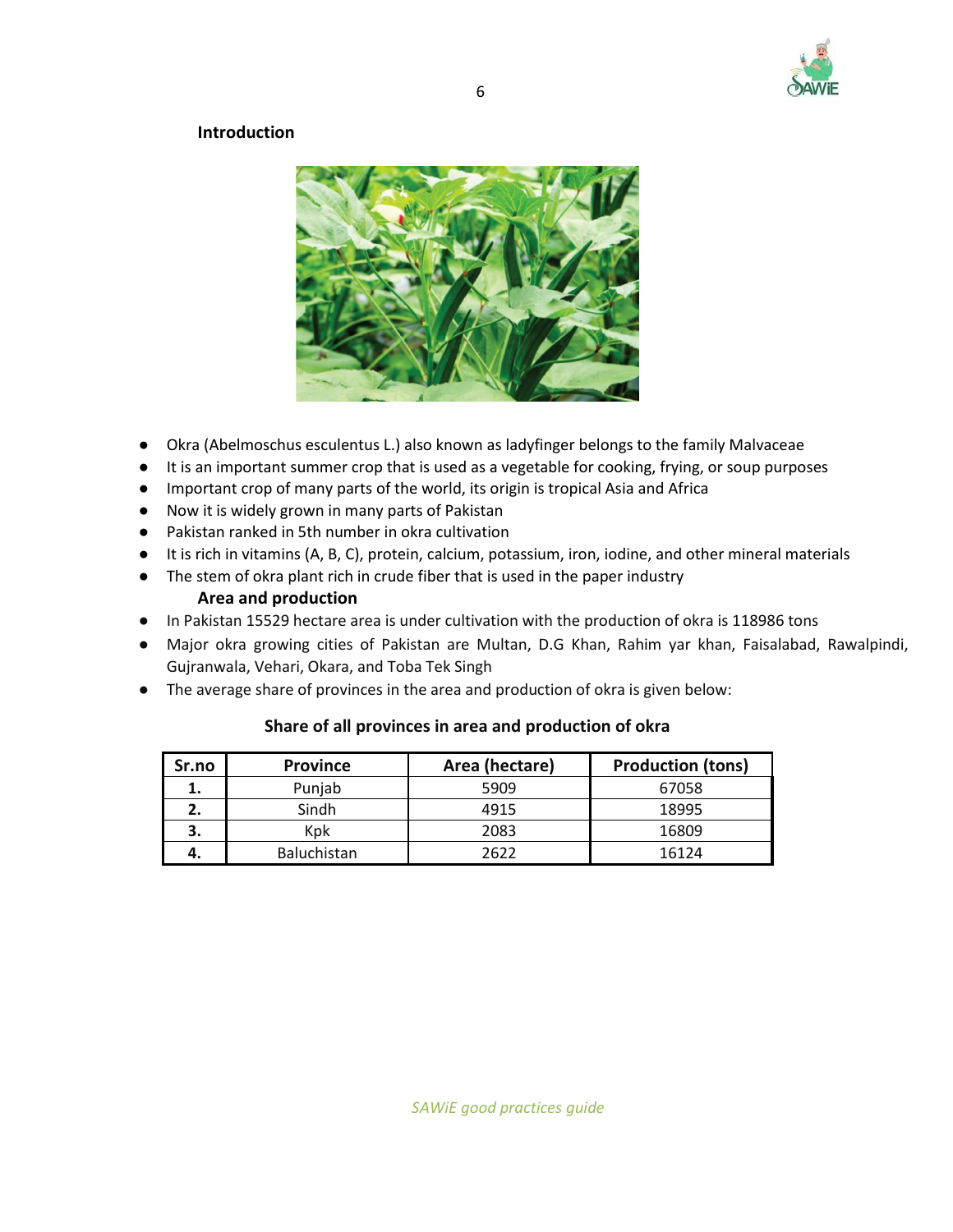

<span id="page-6-0"></span>

| Sr.No | Year    | Area           |          | <b>Production</b> | Average yield     |                           |
|-------|---------|----------------|----------|-------------------|-------------------|---------------------------|
| ٠     |         | 000<br>hectare | 000 acre | 000 tons          | Kg per<br>hectare | <b>Mounds</b> per<br>acre |
| 1.    | 2015-16 | 5.909          | 14.434   | 67.057            | 11349             | 123.05                    |
| 2.    | 2016-17 | 5.932          | 14.634   | 68.056            | 11473             | 124.39                    |
| 3.    | 2017-18 | 5.920          | 14.630   | 68.589            | 11585             | 125.61                    |
| 4.    | 2018-18 | 5.922          | 14.658   | 70.438            | 11894             | 128.96                    |
| 5.    | 2019-20 | 5.841          | 14.434   | 70.739            | 12110             | 131.30                    |

**Area, production, and an average yield of okra in Punjab (2015-20)**

#### **Varieties of okra**

- To get good yield of okra following varieties of okra are recommended:
	- Sabz pari
	- Pusa sawani
	- Arka anamika
	- Green wonder
	- Sharmili (evergreen)

#### **Climate and soil**

- <span id="page-6-1"></span>● Okra is summer season, Kharif crop that requires high temperature for good production
- It can tolerate a wide range of soils and rains and grow well in both dry and wet season
- For better production of okra, the soil should be fertile, granular, and well leveled
- It can be cultivated in well-drained sandy loam soils with good drainage facilities
- For the best yield of okra, the pH of the soil should be 6.0 to 6.8
- Summer crop and highly sensitive to frost
- $\bullet$  The optimum temperature should be 25-30 $\degree$ C for better production of okra
- <span id="page-6-2"></span>• Seed optimum germination is increase at 25 $^{\circ}$ Cand germination reduced at a temperature below 17 $^{\circ}$ C

#### **Seed rate and sowing time:**

#### Seed treated with fungicide Topsin M2g/kg before sowing of 24 hours

- For better growth of okra, at least 12-15 kg seeds per acre are required for summer season crop and 8-10 kg seeds per acre are required for rainy season crop
- The first crop is grown from mid-February to march that gives fruit from April to September
- The second crop is grown from mid-June to mid-July that gives fruit in August-November

#### **Preparation of land:**

- <span id="page-6-3"></span>● Incorporate 20 to 25 tons of well-decomposed farmyard manure per hectare one month before okra production
- Two to three times ploughing is done so that the farmyard manure mix very well in soil and then irrigate the field
- Ridges and beds are made on well-prepared soil for the sowing of okra seeds
- Before sowing recommended fertilizers should be applied in ridges and maintain a 75cmdistance between ridges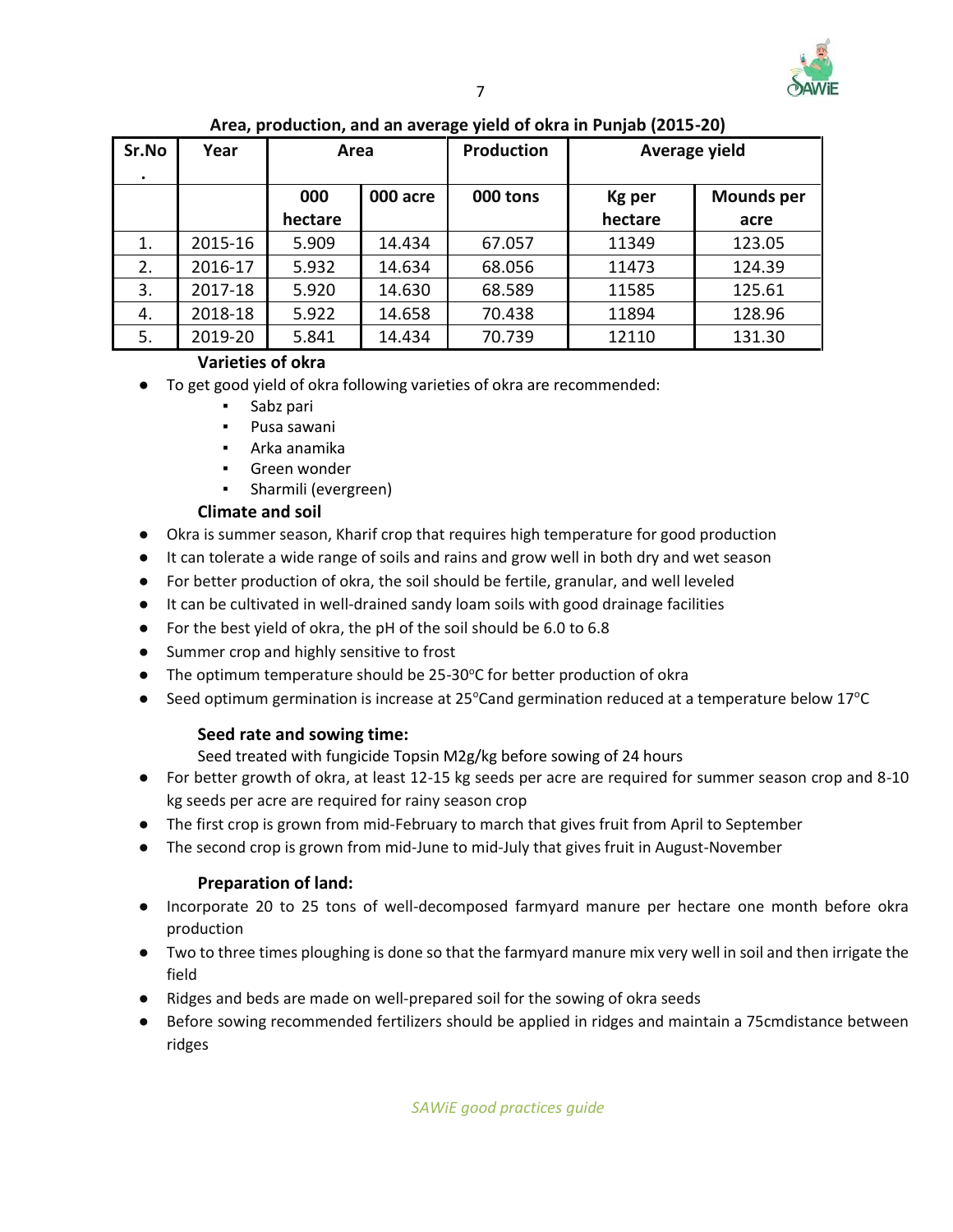

#### **Method of sowing:**

- <span id="page-7-0"></span>In prepared soil make ridges at a distance of and half feet and dig 1 inch deep lines from both sides
- Seed can also be sown on both sides of the 60-75 cm wide ridges in addition to strips
- Be careful that seeds should not sow at a depth of more than 2 cm
- <span id="page-7-1"></span>● In addition after seed sowing, irrigate the field in such a way that only moisture can reach the seeds **Irrigation:**
- First irrigation is given just after the seed sowing in such a way that water does not rise above the ridges
- Only moisture reaches the seed so that the soil does not harden and seed germination is not affected
- When the weather gets too hot, water requirement increases, so irrigate the field after 4 to 5 days in summer
- In the winter/ rainy season, irrigate the field after 10 to 12 days or whenever required



#### **Hoeing and thinning:**

- <span id="page-7-2"></span>● For better production of okra, hoeing and thinning of plants at right time is very important
- Pruning should be done when the plants are 3-4 inches high, remove all other plants from each hole except one healthy plant
- Thinning should be done at the 8-10 cm height of plants for better plant growth
- Three to four hoeing practices are required to protect the crop from weeds and to get a better yield **Eradication of weeds:**
- <span id="page-7-3"></span>● Goosefoot/lambs quarter common (bathu), broadleaf dock (jungli palak), jungle halon, and slender amaranth (chulai) weeds cause damage in February-March cultivated okra
- Okra crop cultivated in mid-March and June is mostly affected by slender amaranth (Chulai), false amaranth (Tandla), crowfoot grass (Madhana ghas), yellow nutsedge (Della), and horse pursalane (ITSIT) weeds
- For better growth of the crop, timely control of weeds should adopt
- Different control measures of weeds are given below:

#### **i. Weed control before sowing**

- Spray Pendimethalin at the rate of 1200 mL per acre 24 hours after sowing in okra field cultivated in February-march
- Similarly, May-June grown crop can be sprayed with 800 mL of Pendimethalin herbicide just 24 hours after sowing of seeds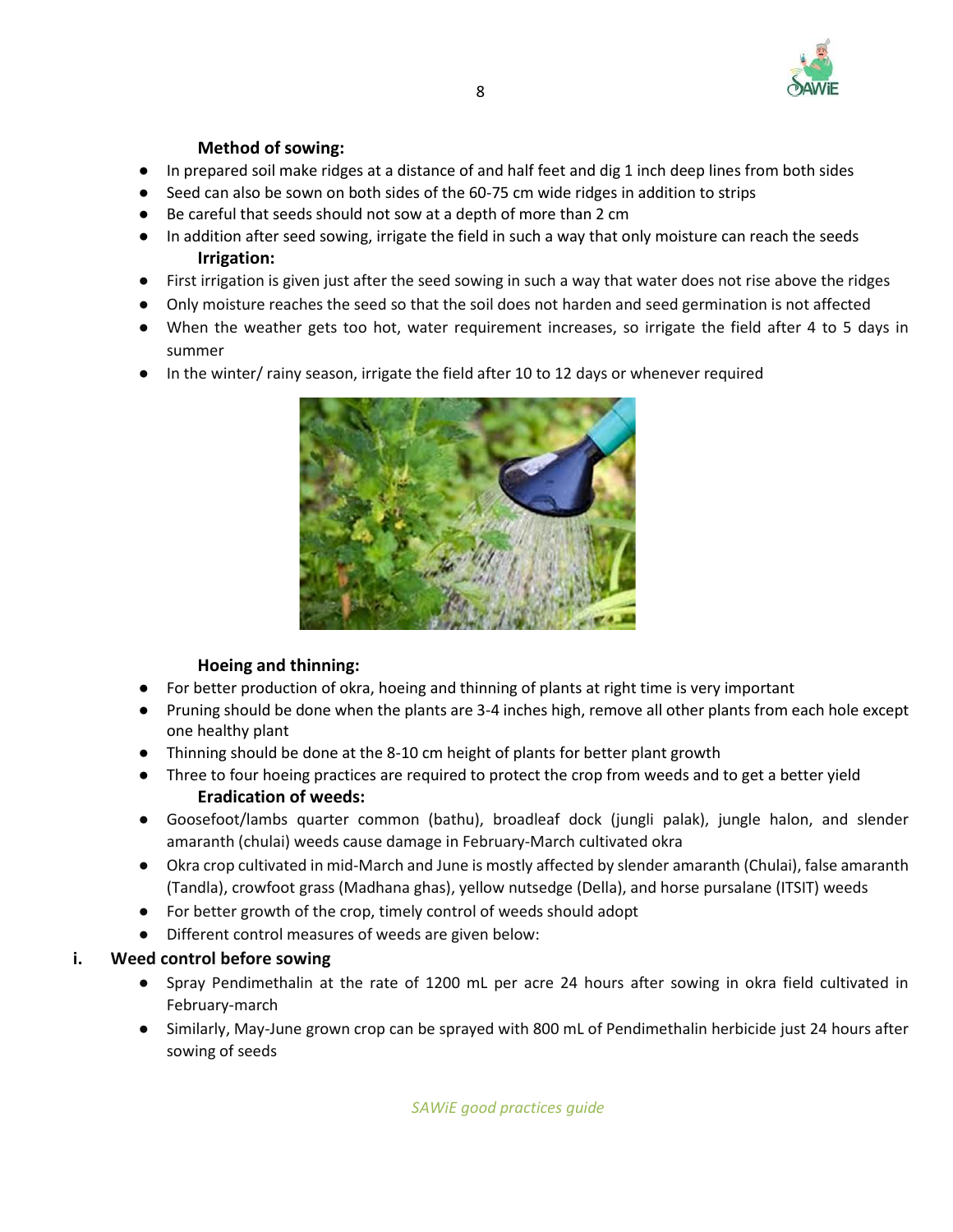

● In the okra field, Pendimethalin is more effective as compared to dual gold herbicide

9

#### **ii. Weed control after sowing**

● To control the growth of the weeds in the May-June cultivated crop, after three weeks of cultivation add a shield on the ridges, and then spray can be done with 800 mL of dual gold and 600 mL of gramoxone per acre

#### **Fertilizer recommendations**

- Determine the amount of fertilizer based on the laboratory analysis of the soil
- At the time of land preparation, add 1 bag of ammonium sulfate, and 3 bags of superphosphate per acre
- At the flowering stage, apply 1 bag of ammonium sulfate and half a bag of urea per acre
- After 3ed picking of fruit, incorporate the soil with 1 bag of ammonium sulfate and half bag of urea per acre

| Amount of nutrients (kg/acre) |            |        | Amount of fertilizers (bags/acre)            |
|-------------------------------|------------|--------|----------------------------------------------|
| Nitrogen                      | Phosphorus | Potash | At sowing time                               |
| N                             |            |        |                                              |
| 26                            | 35         | 25     | 1.5 bag of DAP, 1 bag of ammonium nitrate or |
|                               |            |        | ammonium sulfate, and 1 bag of SOP           |

#### **Fertilizer recommendations for an average fertile soil**

<span id="page-8-0"></span>● In addition to the above-mentioned fertilizers, apply 15 20 kg of urea per acre after every fortnight when the crop grows large

#### **Diseases of okra:**

#### **Damping off**

- The damping-off problem induced by fungi *Pythium* **spp.** and *Rhizoctoniasolani* **L**.
- Attacks young plants before or after crop grow.
- In the first case, the seeds rot, and the growing plants die
- Plant growth stops and suddenly begin to wither
- Dark brown spots appear on the lower parts of the plant stem
- The germs of this disease are present in the soil in case of poor drainage it intensifies

#### **Control**

- This disease is spread through seeds.
- Therefore, seeds should be treated with Thiophanate methyl or Carbendazim at the rate of 2 grams per kg of seeds.
- A three-year rotation of suitable crops is essential to control disease
- For cultivation, choose the soil that has the best drainage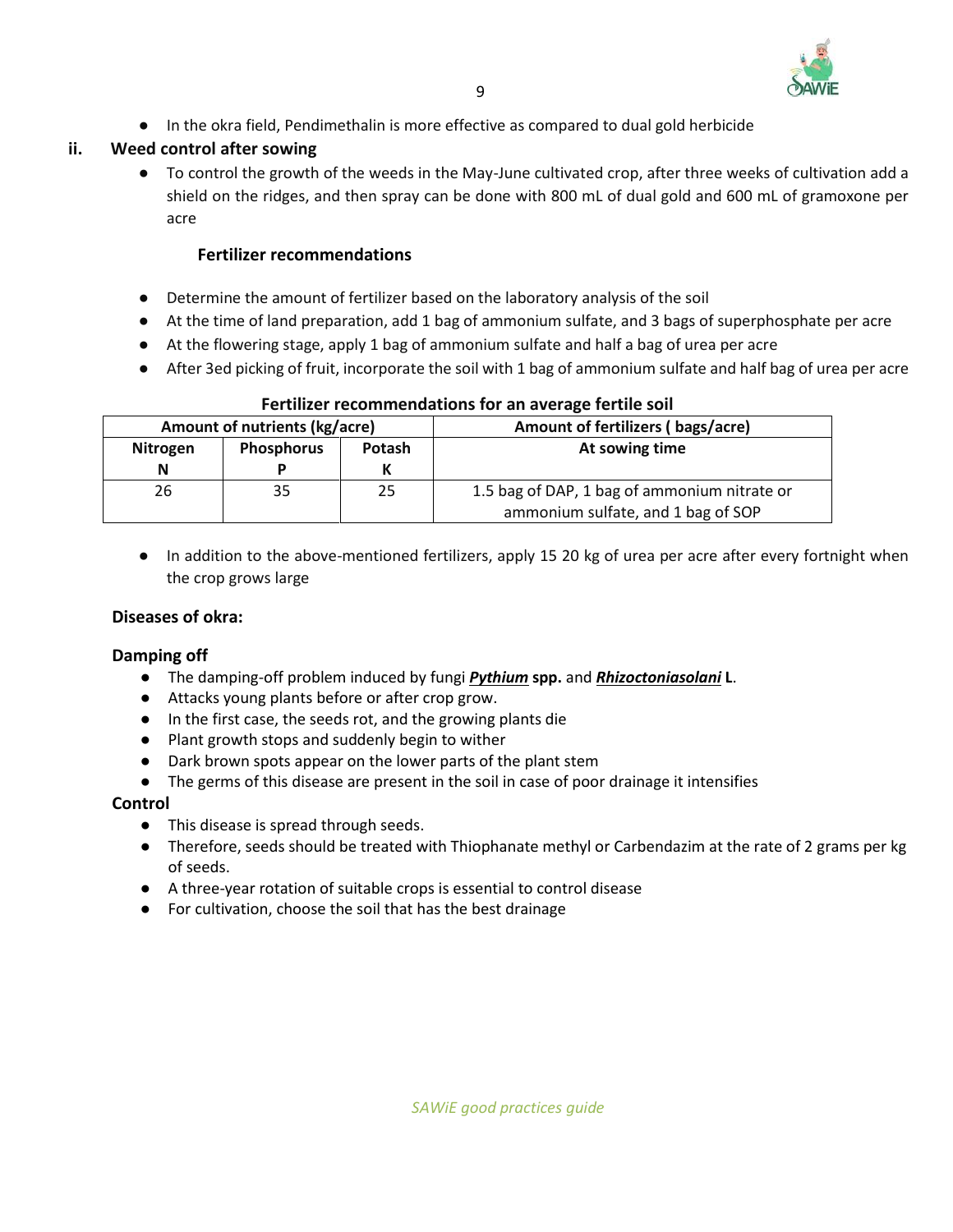



#### **Okra leaf curl virus**

- This viral disease is spread by whiteflies
- Before the onset of the disease, the leaf veins begin to turn yellow, which gradually turns dark yellow.
- This disease cause upward/downward curling of leaves followed by the thickening of small and main veins of leaves
- Sometimes photosynthetic material in the leaves disappears completely
- The fruit also turns yellow, and its size remains small

#### **Control**

- Cultivate resistant varieties of okra
- Whiteflies should be treated from the beginning
- The first few severally affected plants and weeds should be destroyed



#### **Root knot nematode**

- It is caused by *Meloidogyneincognita* L.
- Early onset of the disease causes the plant to shrink
- Plant leaves turn yellow completely
- To diagnose this disease, uproot the affected plant and detect the presence of nodes on the roots
- These nodes or galls can be found on any underground part of the plant

#### **Control**

- Cultivate resistant varieties of okra
- Oilseed crops should be included in the crop rotation program
- To eradicate nematodes, apply Carbofuran granular poison at the rate of 6 kg per acre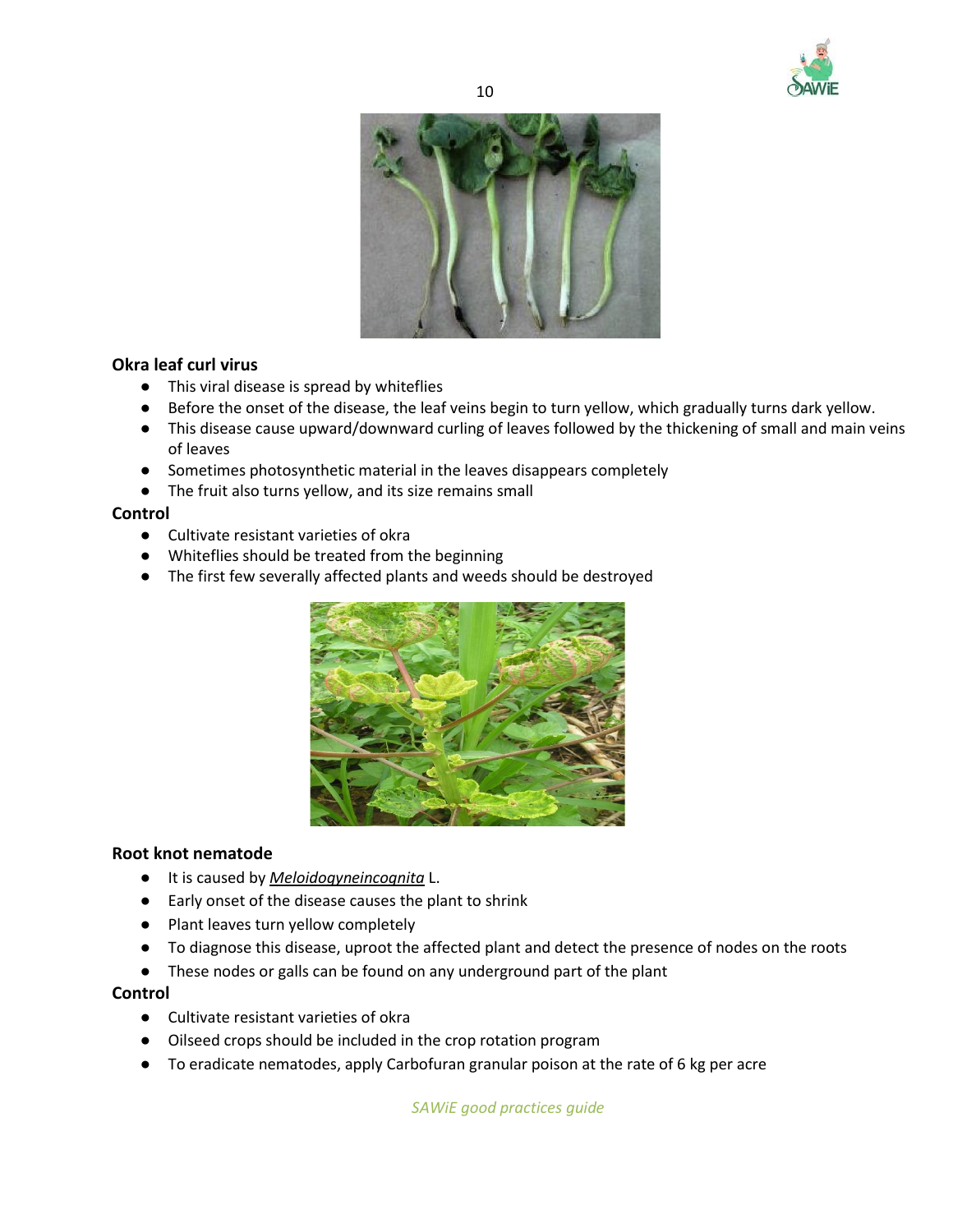

Apply organic compost and well decomposed dung in the affected fields significantly reduce the nematode quantity

11



<span id="page-10-0"></span>**Fusarium wilt:**



- It is caused by an underground fungus *Fusarium oxysporum* L.
- Water and mineral transportation in the plant is stops and its roots are rot
- The leaves on the stem of the plants dry out and the plant dies in one to two days
- It can attack the crop at any growth stage
- It also causes stunted growth and plant turning yellow

#### **Control:**

- Always use healthy, disease-free seeds
- Treat the seeds with recommended fungicides before cultivation
- Always cultivate the vegetables into a disease-free land
- Do not irrigate the healthy plant field from the water of the infected field
- Soak the okra nursery into the solution of recommended fungicide before transplantation
- <span id="page-10-1"></span>Drench with Carbendazim at the rate of 10 grams per 10 liters of water around the root zone

**Yellow vein mosaic disease:**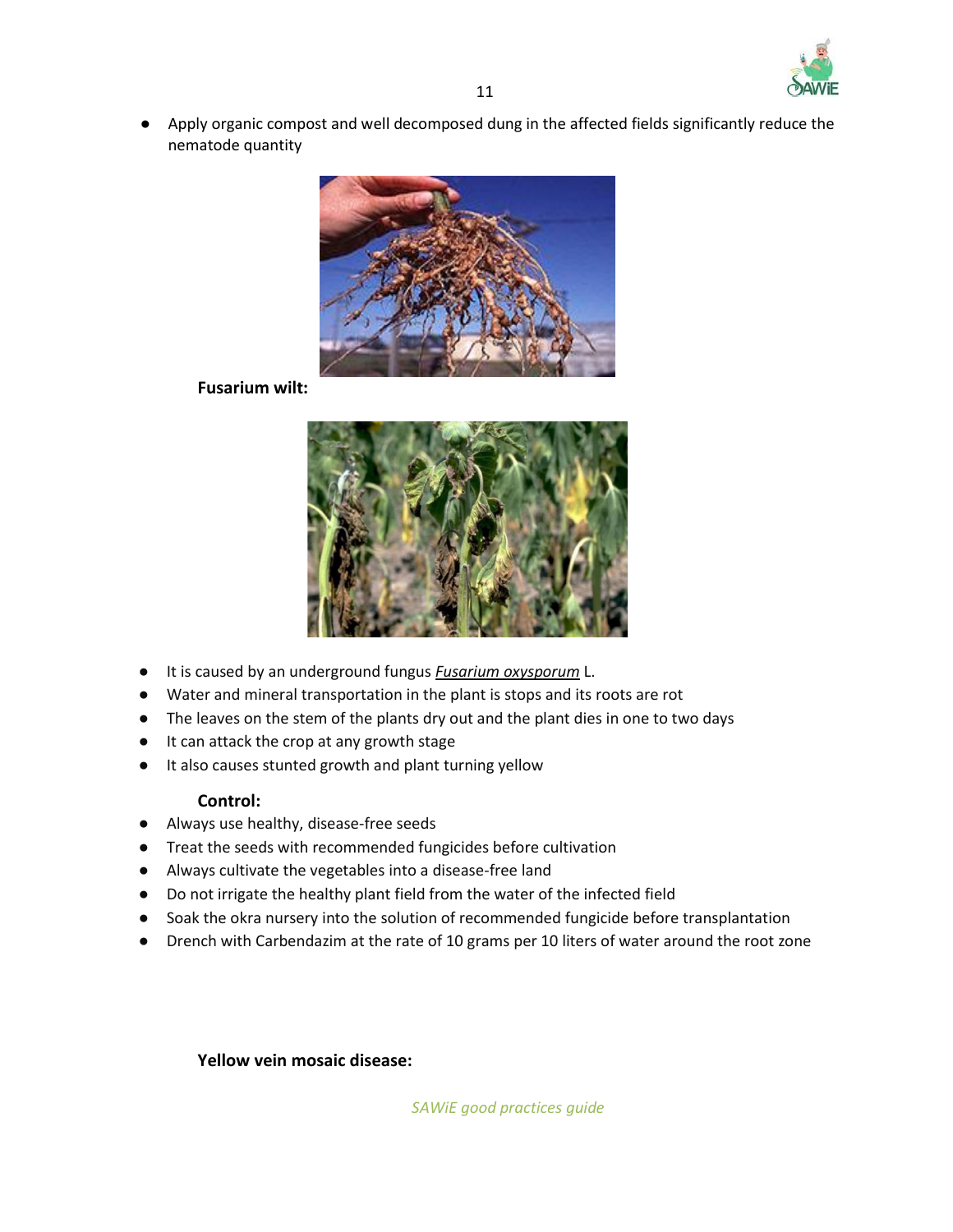



- This disease is spread permanently by whitefly.
- The veins of the leaves begin to turn yellow and gradually turn dark green
- The veins and vein lets become thick and form yellowish nets on all the leaves
- Sometimes leaves are completely depleted of green material, and diseased plants could be seen from far
- The fruit also turns yellow and its size dropped

#### **Control:**

- Destroy the weeds far from okra plants
- Cultivates one of the most resistant varieties of okra
- Destroy some of the infected plants at the beginning of the disease
- To control sap-sucking insects use of insecticides is Recommended
- Use a less amount of fertilizers at an appropriate time interval to enhance the plant resistance against diseases

#### <span id="page-11-0"></span>**Okra leaf spot:**



- Leaf spot in okra is caused by*Cercospora malayensis* L. and *Cercospora abelmoschi* L.
- It is a fungal disease that causes leaf defoliation
- Small moist spots start to appear on leaves which later turn yellow
- In the case of severe attacks, these spots turn to blackish brown color
- In the case of extreme heat, these spots mixed
- The plant cannot fulfill its nutritional values in a good way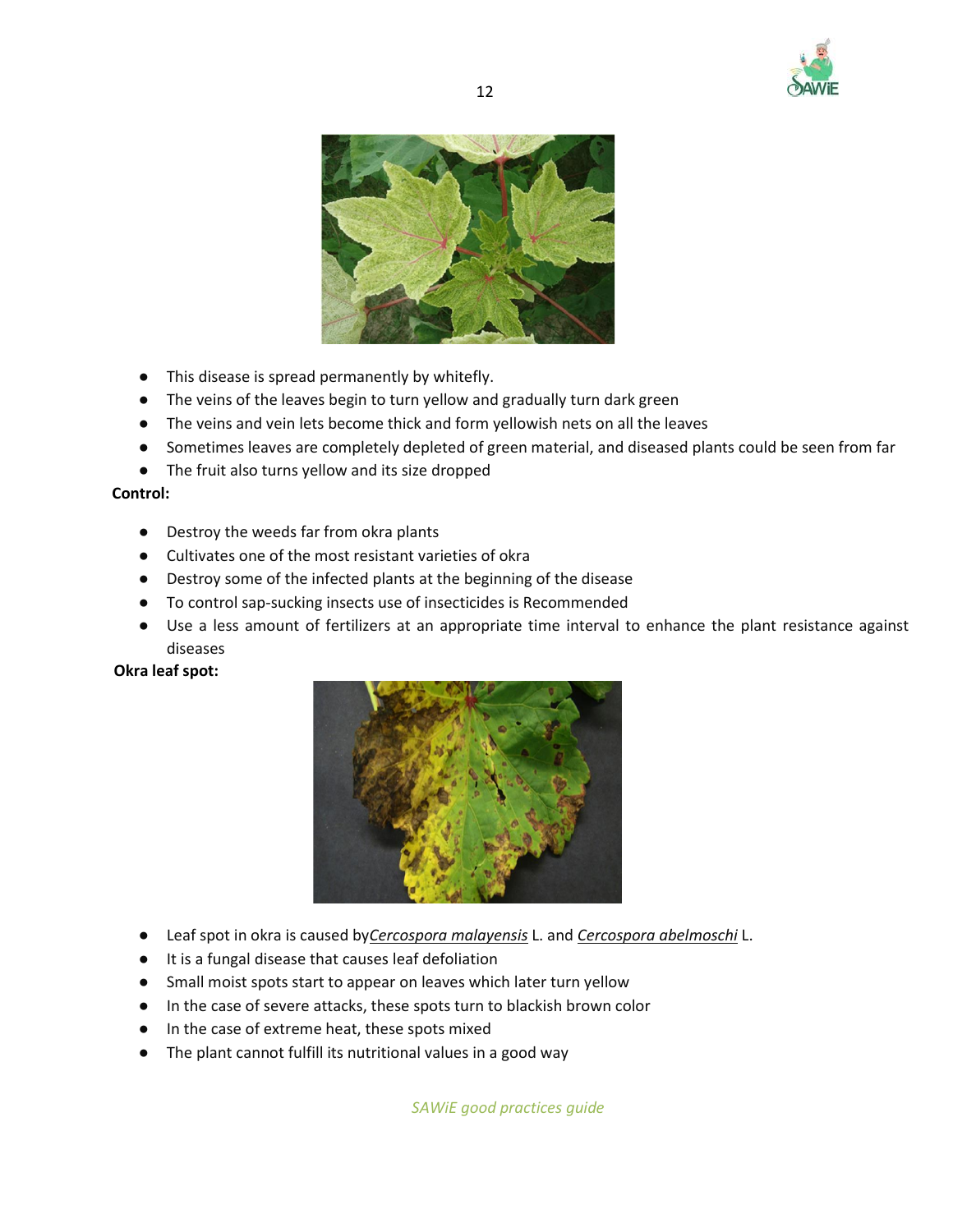

#### **Control:**

- To control leaf spots, give enough space between plants while sowing
- Treat the seeds with thiram fungicide before use
- Take spray of mancozeb at the rate of 4 grams per liter or captan at the rate of 2 grams per liters of water in the okra field

#### <span id="page-12-0"></span>**Powdery mildew of okra:**



- It is caused by a fungus *Erysiphe cichoracearum* L.
- White minute patches appear on the surface of older leaves that later spread to younger leaves
- In case of a severe attack, greyish powdery growth of the fungus appear on the leaves that leads to necrosis
- Diseased parts of the plant turn brown and affected leaves start drying and defoliated

#### **Control:**

- To control the spread of disease, prune the overcrowded leaves of the plant so the proper sunlight reaches the plants
- Use disease-free and resistant varieties of okra
- Intercultural practices should be followed for the control of host plants (weeds)
- Spray the field with penconazol at the rate of 10 ml per 10 liters of water for 4 times with an interval of 10 day

#### **Pests of maize:**

- <span id="page-12-1"></span>● Insects attack okra plant causes a significant reduction in the yield of okra
- Some of the insect pests are given below:
	-
	-
	-
	-
	-
	- Okra fruit and shoot borer
	- Aphid Leaf miner
	- Termite Cutworm
	- Mealy bug extending the set of the Painted bug
	- Jassid Whitefly
		- Red mite **American** worm

#### <span id="page-12-2"></span>**Aphid:**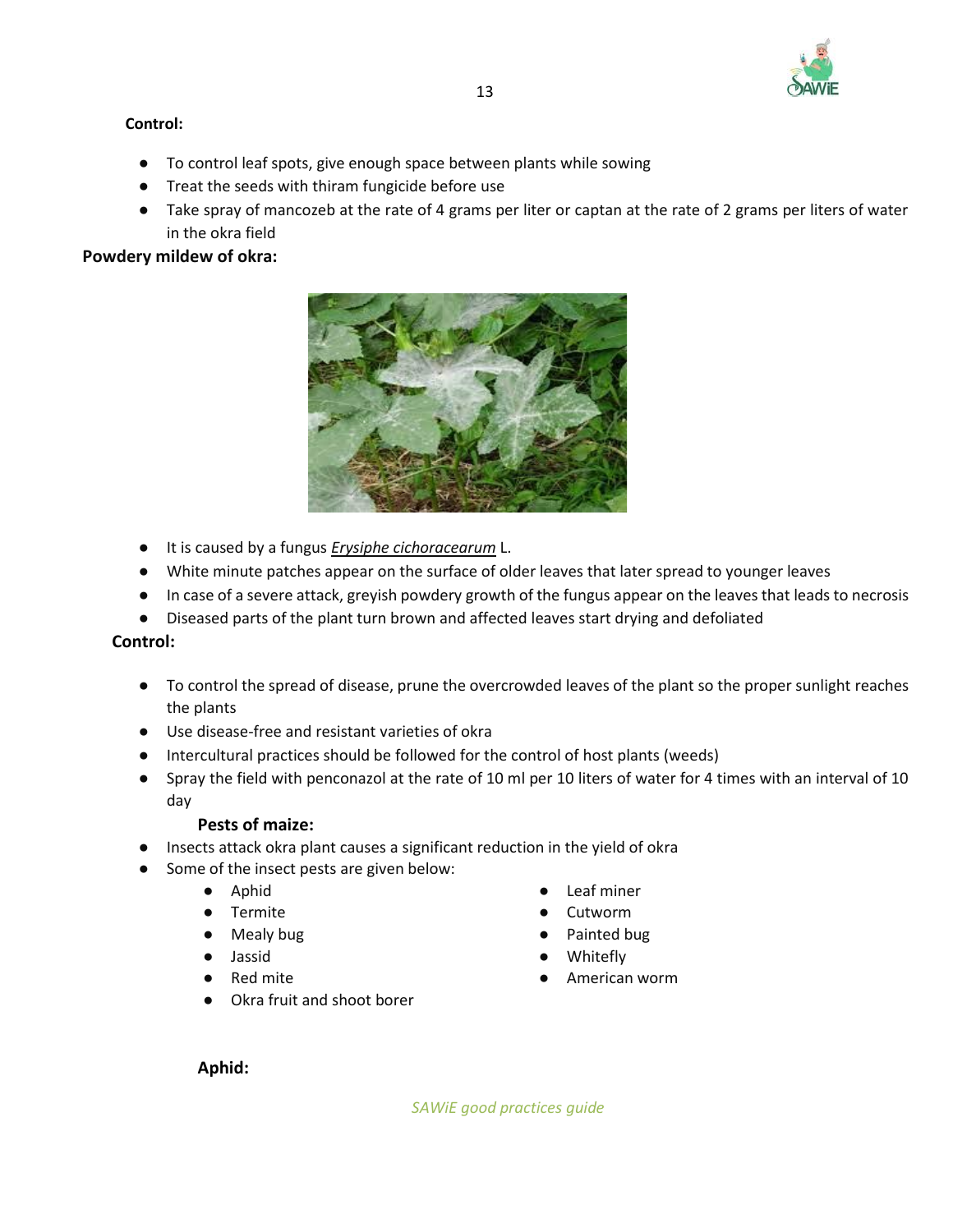



#### **Damage symptoms:**

- The causal organism is *Myzus persicae* L. and *Macrosiphum euphorbiae* L.
- Adult and nymph of aphid suck the sap from the lower surface of the leaves and damage it
- They excrete a sweet substance from their body that causes black fungus on the leaves and the photosynthetic activity of the leaves is severely affected
- Their attack is intense from mid-February to March
- The growth of small plants stops and they do not produce much
- High humidity and low temperature are helpful in the growth of aphid

#### **Control:**

- Always use resistant varieties of okra
- Increase the numbers of ladybird beetle in the okra field to control the aphid
- The high-pressure spray of water is done with the help of a power sprayer
- <span id="page-13-0"></span>Insecticidal soaps and oil such as neem oil are the best methods to control aphid

#### **Jassid:**



#### **Damage symptoms:**

- The causal organism is *Amrasca devastans* L.
- Both adults and nymphs suck the sap from the lower surface of the leaves
- The edges of the leaves become dark yellow and later reddish
- Leaves dry out and form a cup-like shape at the top or downward
- In a severe attack, leaves begin to fall and the crop appears to be burnt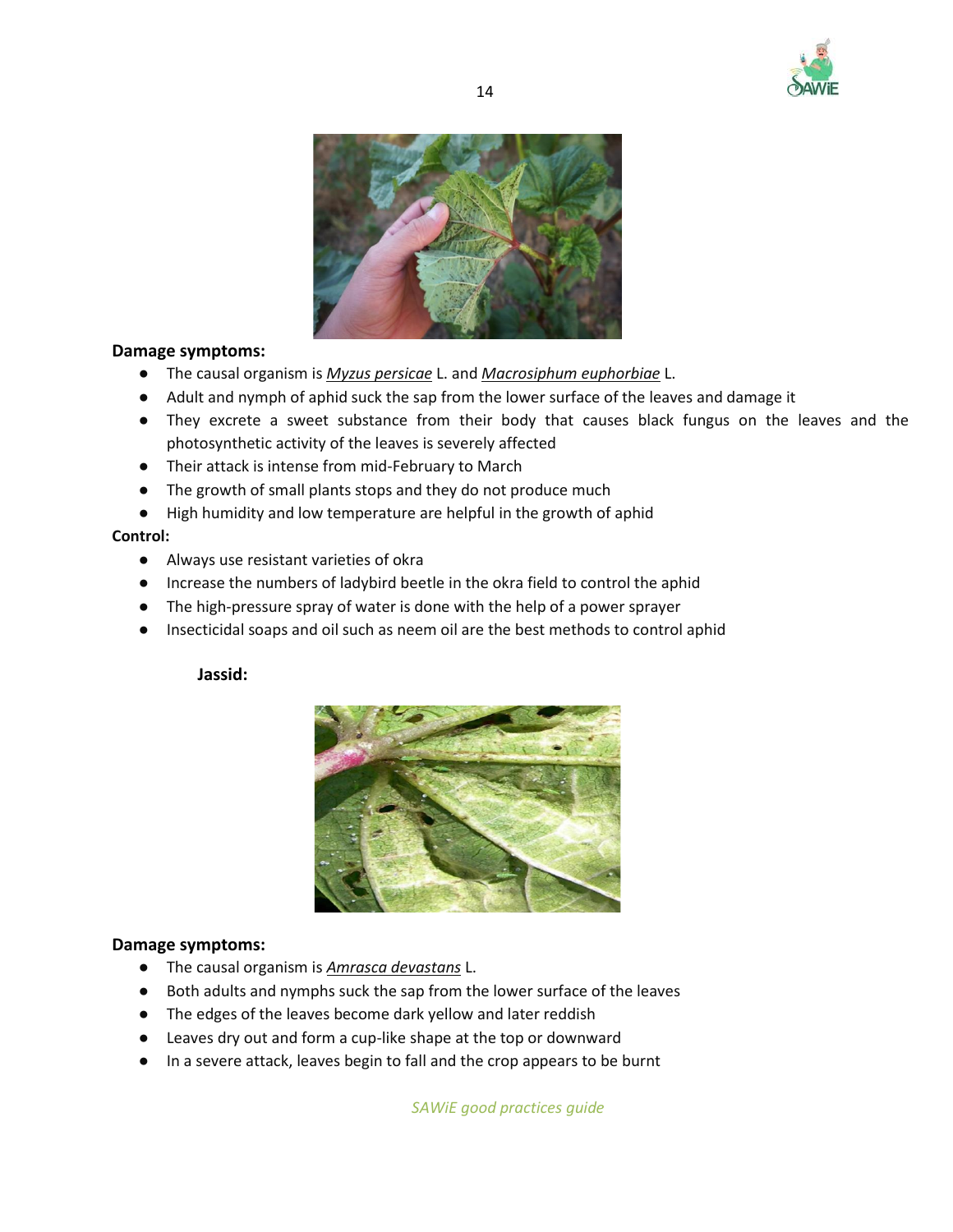

#### **Control:**

- Keep the field free from weeds
- Cultivate the resistant varieties of okra
- In case of severe attack recommended insecticides are used

#### <span id="page-14-0"></span> **Whitefly:**



#### **Damage symptoms:**

- The causal organism is *Bemisia tabaci* L.
- It is a vector that transmits viral diseases i.e., leaf curl virus, yellow vein mosaic virus
- Its moth is very small, yellowish body, and covered with white powder that's why it looks white
- Adult and nymph both suck the cell sap and weakens the plants
- Whitefly also release sweet sticky material that causes black fungus to appear on infected parts
- More susceptible to the conditions such as dry climate and high temperature
- Found in large quantities on vegetables in June and August

#### **Control:**

- Keep the field free from weeds
- Always sow the treated seeds at the recommended distance
- Spray the recommended insecticides in case of a severe attack of whitefly

**Red mites:**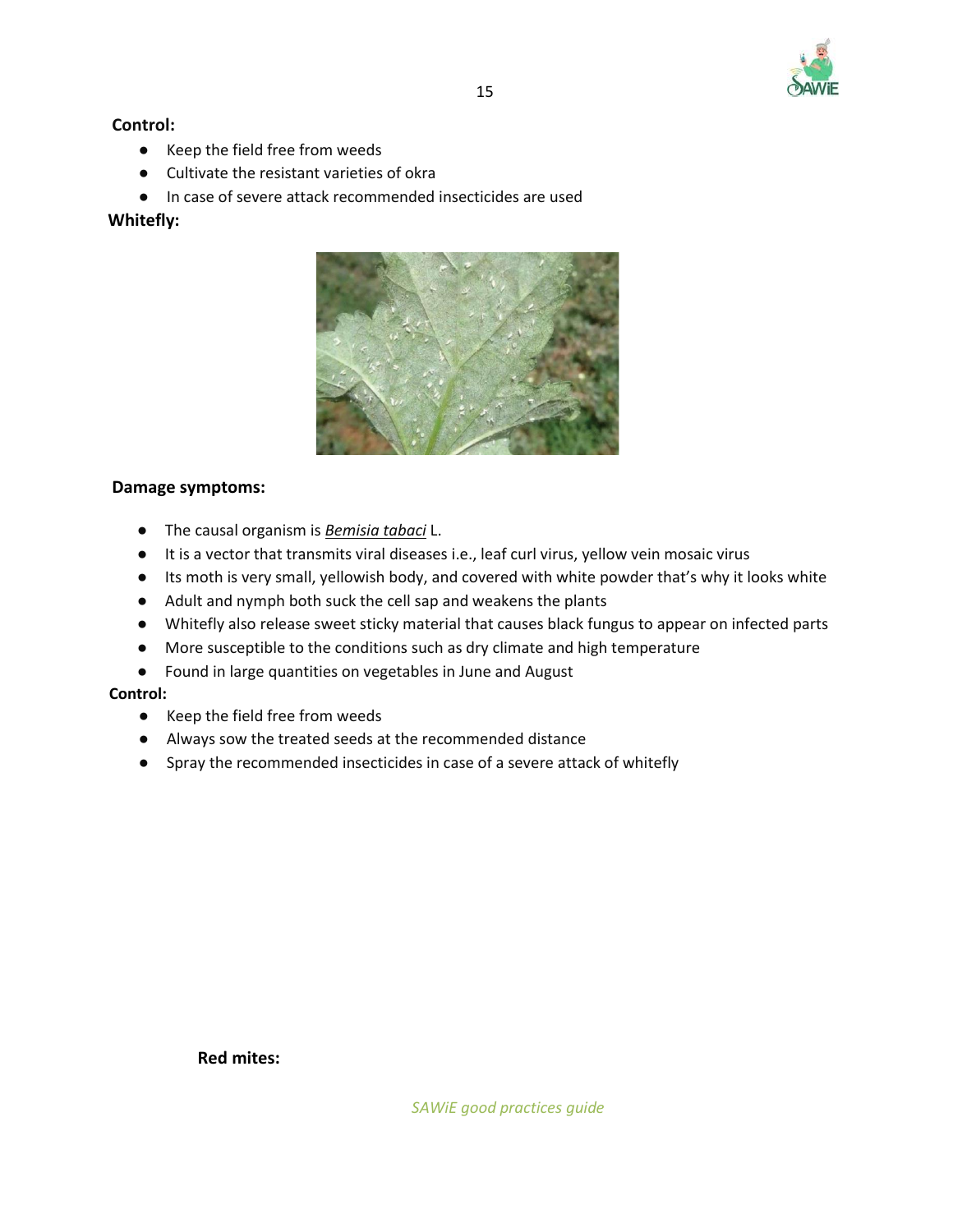



#### **Damage symptoms:**

- It is caused by*Tetranychus telarius* L.
- They are very small in size, so they can be seen on the leaves only with the help of magnifying glass
- Female red mite is reddish or greenish-yellow in color
- At the beginning of the attack on the leaves, the spots of light greenish to whitish-yellow color appears on leaves and fall off
- In case of a severe attack, the whole leaf is covered with white silky nets
- Due to sucking the sap, the leaves turn upward from the edges and their color change from green to yellow and later turn brown

#### **Control:**

- It attacks in hot and dry weather if proper irrigation is provided then its attack reduce
- Always use resistant varieties of okra
- Always sow the treated seeds at the recommended distance
- <span id="page-15-0"></span>● In case of severe attack recommended insecticides are used

**Okra fruit and shoot borer:**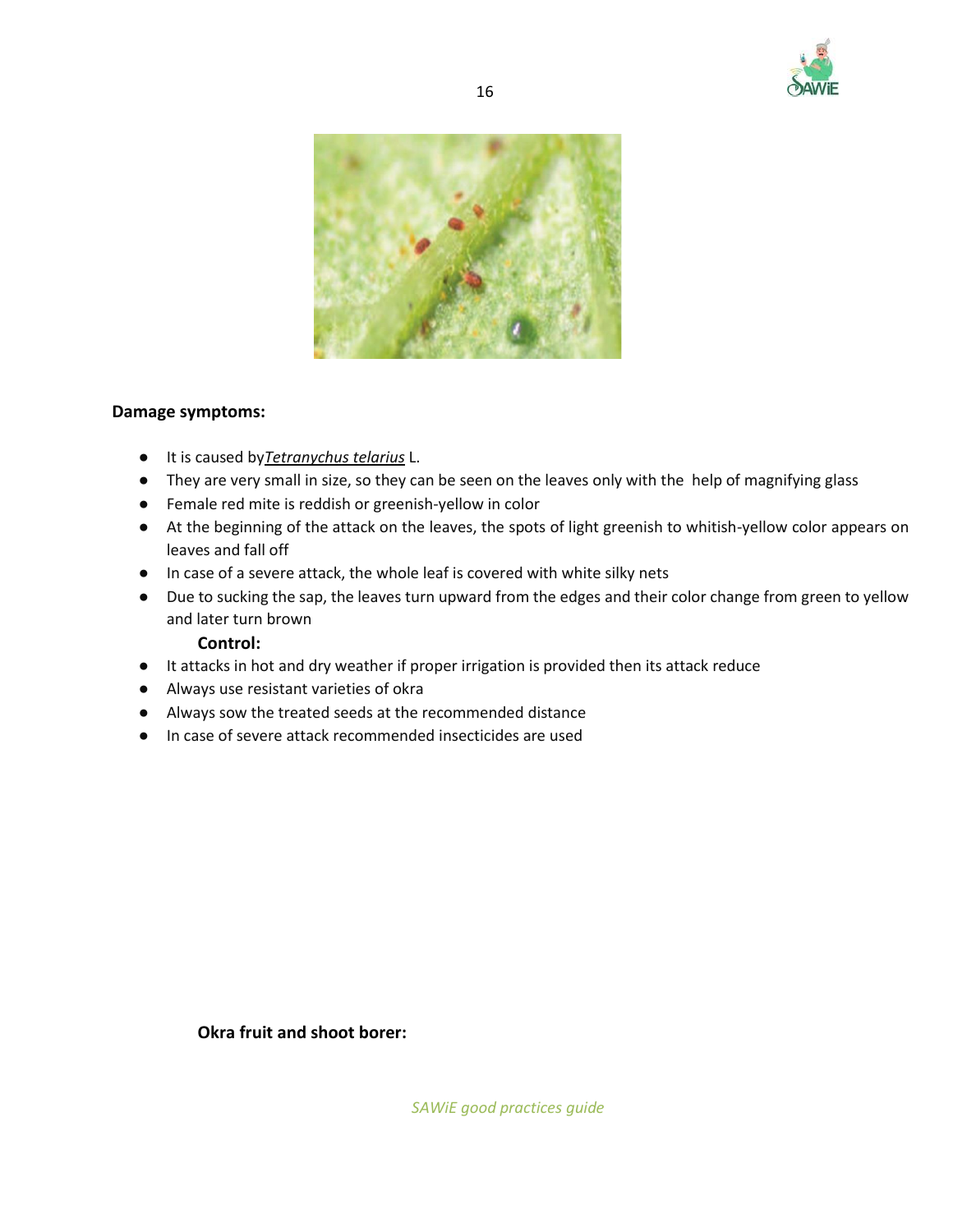



#### **Damage symptoms:**

- It is caused by *Earias vitella* L. and *Earias insulana* L.
- Larvae bore into the terminal shoots in the vegetative stage
- It also attacks flower buds, flowers, and young fruit during the flowering stage of okra
- Infected flowers and shoot wither, droop and dry up

#### **Control:**

- Collect and destroy infected shoots, flowers, and fruits
- Set up the light traps to destroy larvae
- Do not cultivate okra in the cotton field
- <span id="page-16-0"></span>● Use 20 to 30 trichogramma cards per acre and change them after discussing with agricultural experts

#### **Mealybug:**



#### **Damage symptoms:**

- Causal organism is *Pseudococcu slongispinus* L.
- Female Mealybug has no feathers and its color is light reddish a larval stage
- At the young stage, a thick layer of white powder solidifies on it and become very hard
- This insect attacks in the form of colonies and suck the sap from soft branches of vegetables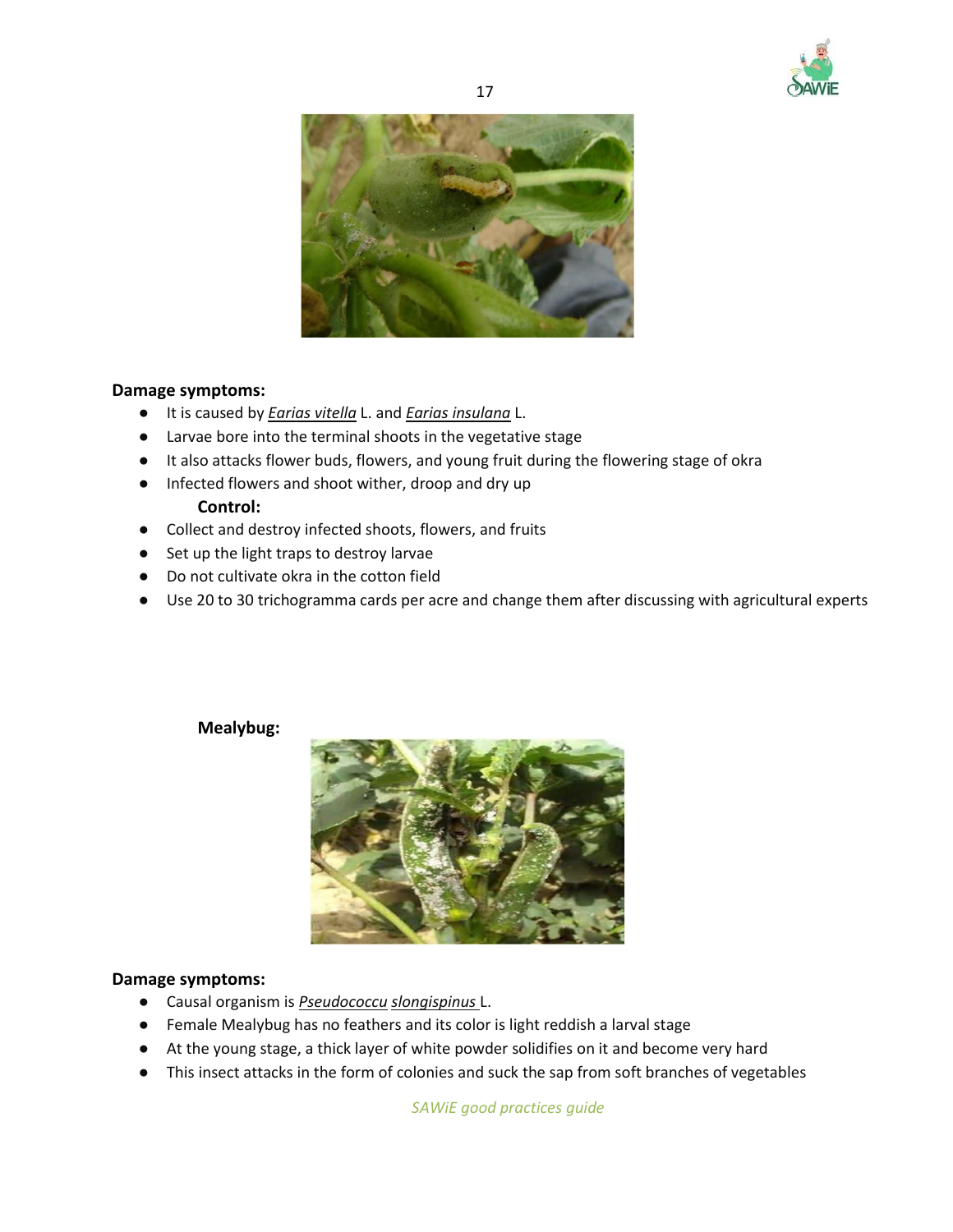

- <span id="page-17-0"></span>● It causes the plant leaves to turn yellow, wilt, and drop **Control:**
- Removed the affected plants from the field
- Ensure the destruction of weeds
- In case of severe attack recommended insecticides are used **Harvesting of okra:**
- The fruit is ready to harvest after 50 to 55 days of sowing
- Small and tender fruit should be harvested every alternate day
- Fruit picking is done when the size of the fruit reaches 3 inches
- Fruit should be harvested in the early morning and evening
- <span id="page-17-1"></span>● Delay in harvesting may make the fruit hard and fibrous, it loses its tenderness and taste

#### **Yield of Okra**

- Okra green fruit yield varies from 15-20 tons per hectare during summer
- In the rainy season, it gives a 10-12 tons per hectare yield

**References**